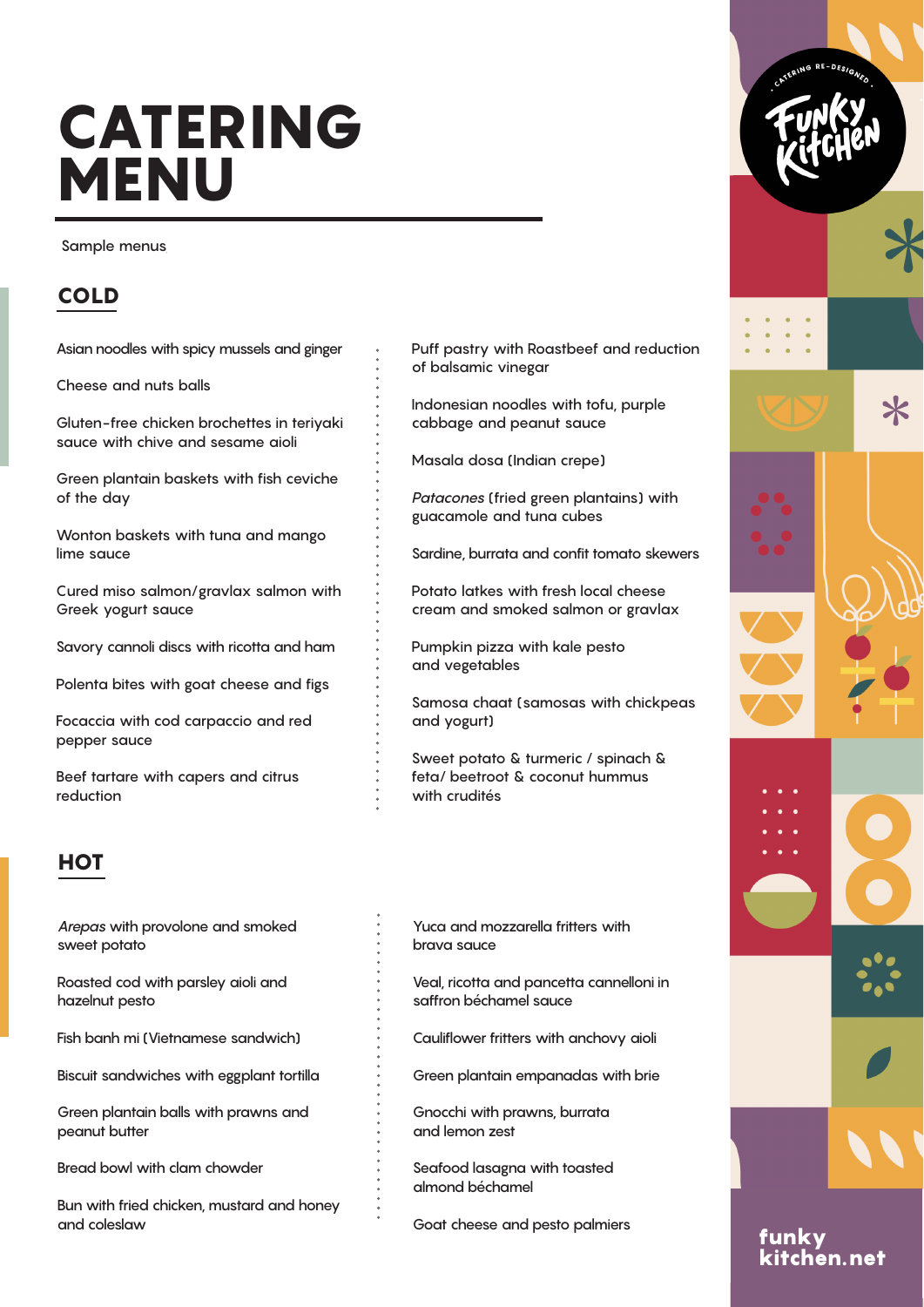Brick pastry wrapped with pear, brie and honey

Cod and ginger pie

Smoked chipotle and beetroot quesadilla Vermouth 'empanadas' with blood sausage and green apple

'Saltimbocca alla romana' (veal rolls with bacon and sage) and white wine sauce

## **DULCE**

Carrot cake with mascarpone and lime cream Cinnamon french toast muffins Lemon pie crumble

Mediterranean brownie with rosemary dust :

'La polpetta alla pizzaiola' (italian-style meatballs) with mediterranean sauce

Savory mushrooms and feta strudel

Sweet potato and bacon tartiflette

Crunchy wonton with shrimp and feta

Pistachio cheese cake

Ricciarelli (marzipan cookies) Chocolate / cinnamon / seasonal / jam rolls

Smoked maple almond tart with ricotta cream

- Recipes and ingredients may vary according to season and availability of suppliers

- All recipes are available in different options: meat, fish, vegetarian, vegan, gluten-free, lactose-free

- 100% biodegradable packaging

#### TERMS & CONDITIONS

- Upon reservation and acceptance of the service, 50% of the total budgeted value must be paid and the remaining 50%, must be paid seven working days before the day of the event.

- The number of diners can not be reduced below the budgeted number and, the final number of guests must be known seven business days before the day of the event.

- The children's menu (up to 8 years old) has a discount of 50% of the original menu price.

- The customer may choose to make the payment by bank transfer or charge by credit card.

- Hot dishes can be served as long as you can enable a kitchen / office area for its preparation near the service area.

#### INCLUDES

DOES NOT INCLUDE

- All the necessary material for the service + transport of material, assembly and disassembly of the service.

- Basic tablecloth

- 100% biodegradable packaging

- Waiter service (€ 30 / h) - 10% VAT
- 

- Non-disposable tables and tableware rental

- Transportation outside the Barcelona Metropolitan area

### info@funkykitchen.net

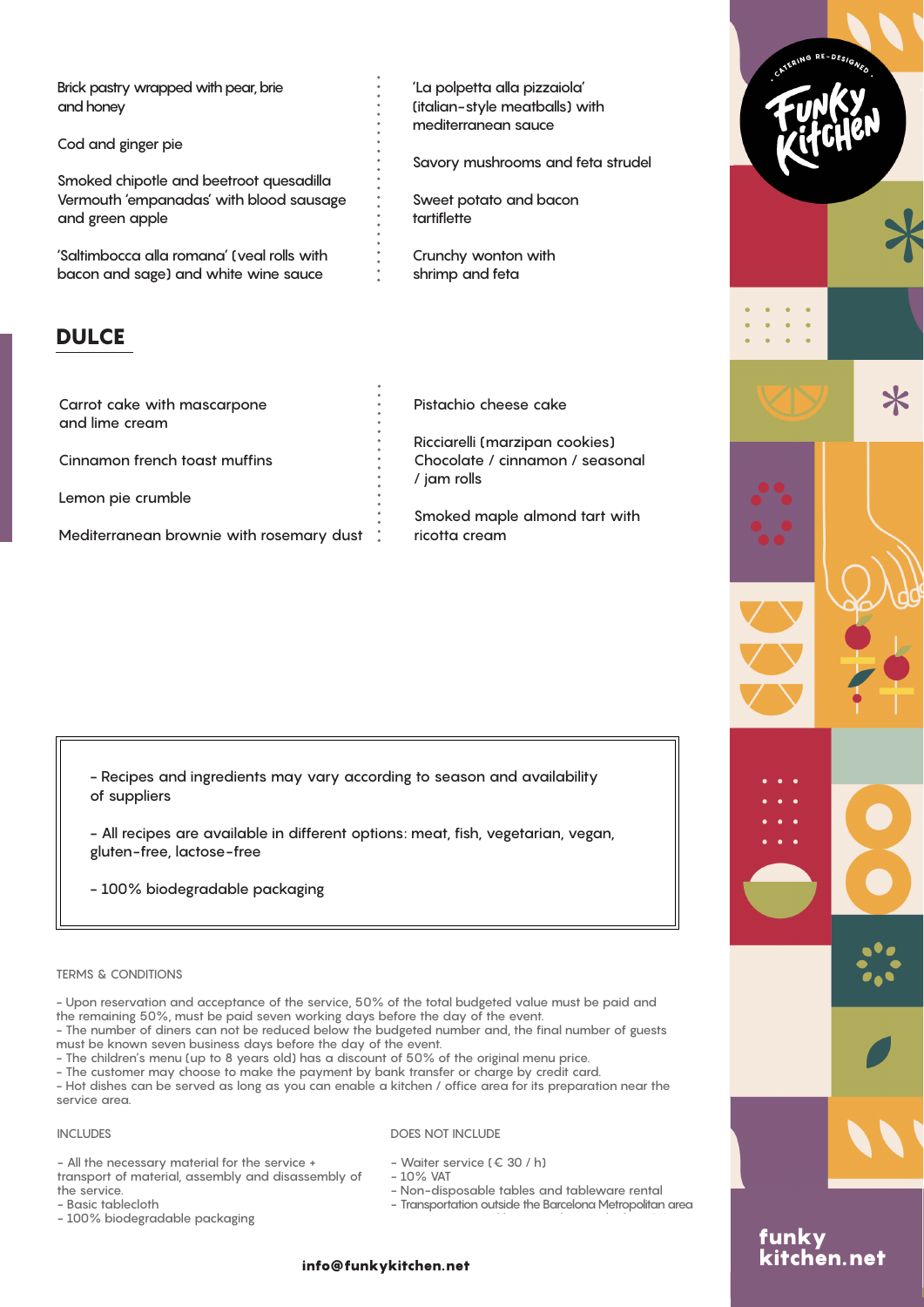# COFFEE BREAK **MENU**

Sample menus

## MENU 1

1. Cinnamon french toast muffins

2. Biscuit sandwich with Manchego & Mushrooms / Fig & Ham / Salmon & Sour cream

3. Caprese avocado toast

## MENU 2

- 1. Baskets of homemade granola, fruit and Greek yogurt
- 2. Cranberry and camembert french toast
- 3. Ricotta & spinach / Pumpkin & feta / Sundried tomatoes & mozzarella focaccia

## MENU 3

- 1. Bacon, manchego & zucchini muffin
- 2. Chicken Avocado Bun
- 3. Muesli bars

-Recipes and ingredients may vary according to season and availability of suppliers

-All recipes are available in different options: meat, fish, vegetarian, vegan, gluten-free, lactosefree

-100% biodegradable packaging

\*Includes specialty coffee, milk, tea and herbal teas, water in jars and natural lemonade with mint and ginger.

#### TERMS & CONDITIONS

- Upon reservation and acceptance of the service, 50% of the total budgeted value must be paid and the remaining 50%, must be paid seven working days before the day of the event.

- The number of diners can not be reduced below the budgeted number and, the final number of guests must be known seven business days before the day of the event.

- The children's menu (up to 8 years old) has a discount of 50% of the original menu price.
- The customer may choose to make the payment by bank transfer or charge by credit card.

- Hot cocktail options can be served as long as you can enable a kitchen / office area for its preparation near the service area.

## INCLUDES

## DOES NOT INCLUDE

- All the necessary material for the service + transport of material, assembly and disassembly of the service.

- Basic tablecloth
- 100% biodegradable packaging
- Waiter service (€ 30 / h)
- 10% VAT
- Non-disposable tables and tableware rental - Transportation outside the Barcelona Metropolitan area

### info@funkykitchen.net



funky<br><u>kitchen.</u>net